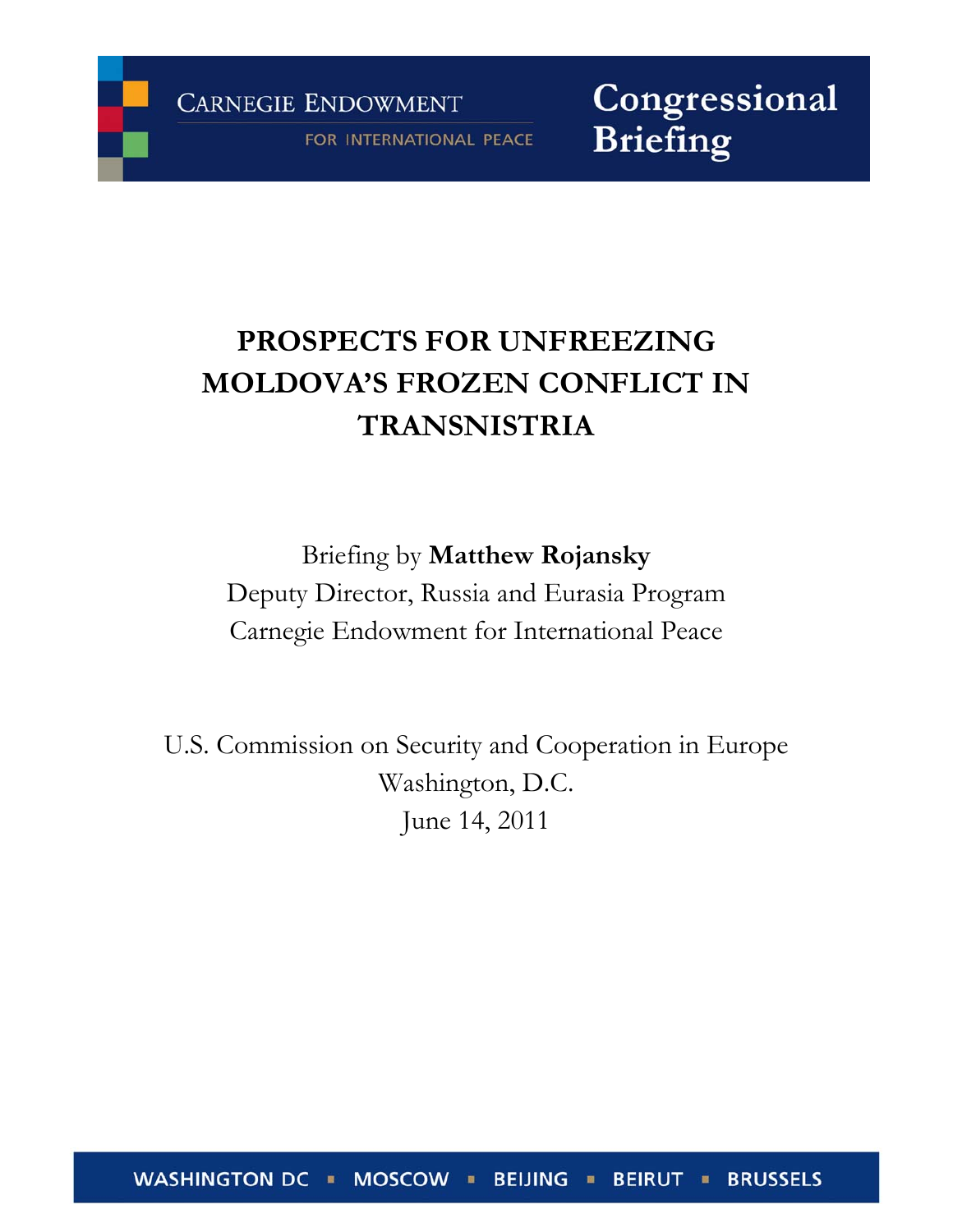Moldova is a small country, with fewer than 4 million citizens, but in recent years it has gained symbolic significance on the world stage far out of proportion to its size. As US-Russia relations have been "reset" and cooperation has likewise grown between Brussels and Moscow on a range of issues, Moldova has been one of the main beneficiaries of the improved atmosphere. $1$ 

European Union officials now routinely refer to Moldova's "encouraging progress" on reform projects, often as a favorable comparison to other post-Soviet states.<sup>2</sup> In March 2011, Vice President Joe Biden, the highest ranking US government official ever to have visited Moldova, spoke to a cheering crowd of tens of thousands in Chisinau's main square. He described the country's "journey toward democracy" as sending a message to millions beyond Moldova's borders, and described Moldovans' achievements in glowing terms.<sup>3</sup>

But, as Biden acknowledged, it is too early to declare a successful conclusion to Moldova's delicate and still evolving post-Soviet drama, of which several essential chapters are still unwritten. Alongside the ongoing evolution of Moldova's domestic institutions and system of government, the most significant clear challenge ahead is resolution of the protracted conflict with Transnistria. The purpose of this paper is to evaluate the causes, context, and consequences of this conflict and to propose some productive next steps for each of the stakeholders to the current conflict resolution process, and for the international community as a whole.

#### **What is the Transnistria conflict about?**

Much of the Western discourse on Moldova in the past two years has praised the country's largely non-violent political transition in 2009, when the Alliance for European Integration (AEI), a coalition of four parties, displaced the Communists who had held power since 2001. The new leadership refers to the 2009 transition as Moldova's "European choice," which has been underscored by growing percentages in favor of the AEI and its explicitly pro-Europe agenda in two subsequent national elections.<sup>4</sup> Officials are particularly proud of their relatively rapid progress in negotiations aimed at reaching an association agreement with the EU, billed in Moldova as a key step toward eventual EU membership.

But amidst the enthusiasm surrounding Moldova's deepening ties with Europe, it is impossible to ignore the most significant potential obstacle to the country's future prosperity and successful European integration: the conflict over Transnistria, a 400 km long, narrow strip of land on the "left bank" of the River Dniester/Nistru between Moldova and Ukraine. Though internationally recognized as part of Moldova, Transnistria declared its independence from Chisinau during the breakup of the Soviet Union. Popular sentiment for independence was driven by fears on the part of the region's residents that Russian-speakers would lose positions of economic privilege and perhaps even basic language rights within an independent Moldova, or that the country might be united with Romania. The brief war that ensued in 1992 ended with a ceasefire mediated by Russia and enforced by Russian military forces. Russian troops remain in Transnistria as part of a trilateral peace-keeping operation under the terms of the July 21, 1992 Moscow Agreement, and to guard the remnants of a massive Soviet-era arsenal at Kobasna.<sup>5</sup>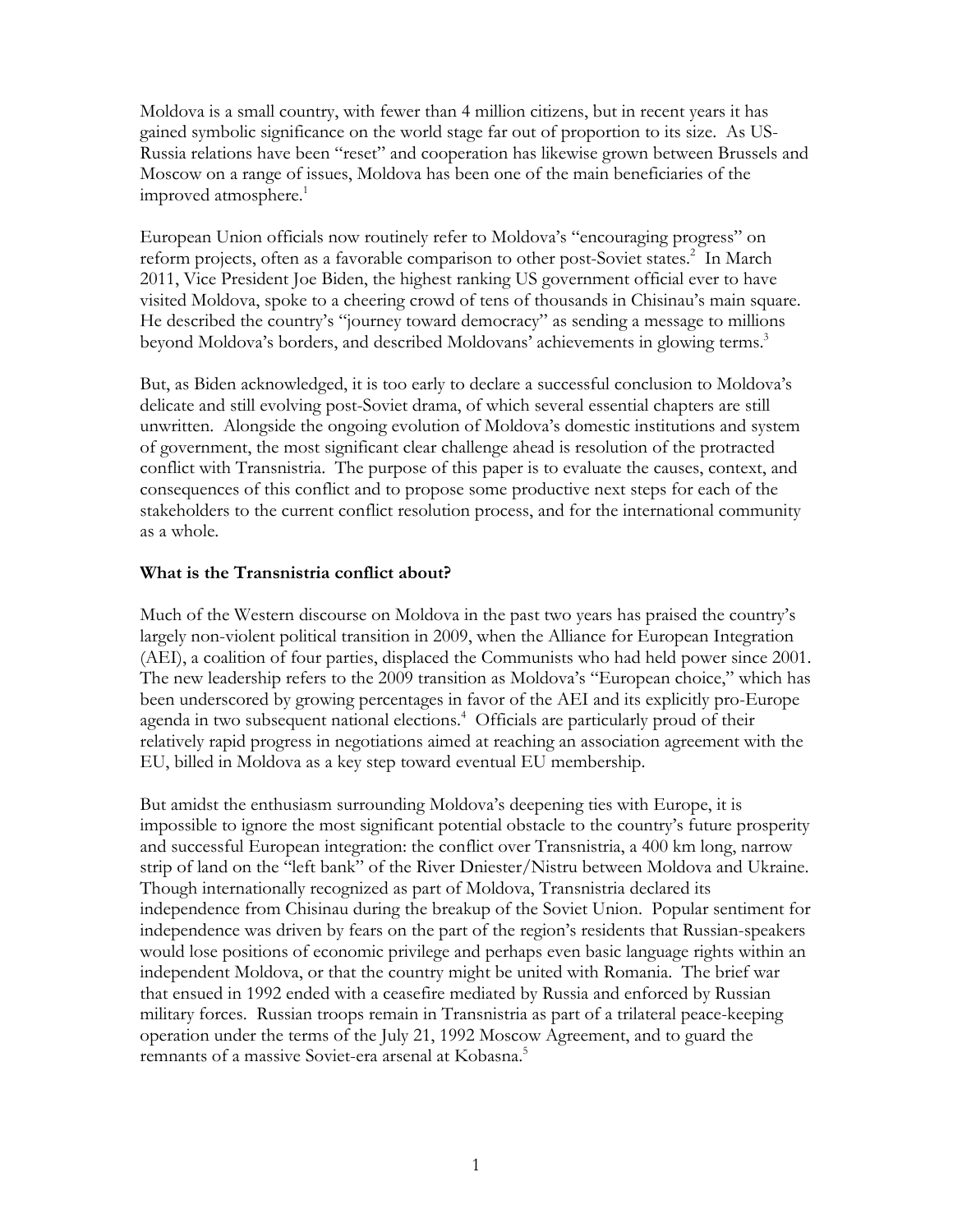Since 1997, the OSCE has managed a conflict resolution process which now engages 7 parties in the "5+2" format: Moldova and Transnistria, with Russia, Ukraine, and the OSCE as intermediaries, and the US and the EU as observers. The OSCE-brokered talks have helped to defuse occasional crises and to keep the sides in dialogue, but no framework agreement has yet been accepted by all sides. The closest they came was in 2003, when the Russian-brokered "Kozak plan" was rejected at the last minute by Chisinau. The parties have met both officially and unofficially at various times, with the talks currently in an unofficial phase which may change to official following a June 21 meeting of the parties in Moscow.

In the intervening time, OSCE inspectors have had some access to the former Soviet weapons stockpiles at Kobasna, however Transnistria authorities have not permitted the type of unfettered access or verified removal necessary to ensure that none of the stored weapons or materials are leaving the territory and ending up in criminal hands. Indeed, due to poorly regulated borders, it is widely believed that Transnistria is a major node in European and global arms, drugs, and human trafficking networks. And, although the conflict has been "cold" since 1992, there is still a real risk of resumption of hostilities between two heavily-armed military forces if negative changes in the political environment were to occur. This would undoubtedly draw intervention from Russia and perhaps Romania, Ukraine and other states in the region.

### **History and Culture**

To some degree, the reasons for the outbreak of armed conflict in 1992 still underlie tensions between right-bank Moldova and the de facto Transnistrian Moldovan Republic on the left bank. Although Transnistria is ethnically diverse, with a roughly even mix of ethnic Moldovans, Russians, and Ukrainians, the dominant official language and the language of everyday life on the left bank is Russian. However, on both sides of the river, there are schools in which both Russian and Moldovan are used, and each language group fears discrimination by authorities in Chisinau and Tiraspol—these fears have been justified by occasional provocative school closures and curriculum changes, for example in Transnistria in 2004. $^6$ 

Anecdotal evidence indicates that Russian speakers in Transnistria still generally think of Romania as the villain and Russia as the hero in a historical narrative dating back to World War II, when Bucharest was allied with Nazi Germany. Russian speakers therefore associate modern Romanian nationalism with revanchist fascism, a narrative heavily informed by the persistence of a World War II memory shaped by Soviet ideologists throughout the Slavic core of the post-Soviet space, and in overt conflict with a neo-nationalist historical narrative among many of the post-Soviet and post-Communist states in Eastern Europe, including Romania. Deep fears about possible Moldovan-Romanian union in the early 1990's drove Transnistria's secession movement, and they continue to cause hostility on the left bank and in Moscow toward Moldova's warm relations with Romania.<sup>7</sup>

Finally, there is a generational crisis brewing, since Moldovan and Transnistrian youth who have grown up since 1992 have no memory of living together with their neighbors in a single state. The persistence of low level conflict and provocation, even though there has been no overt fighting, have become a "normal" state of being for young people on both sides, who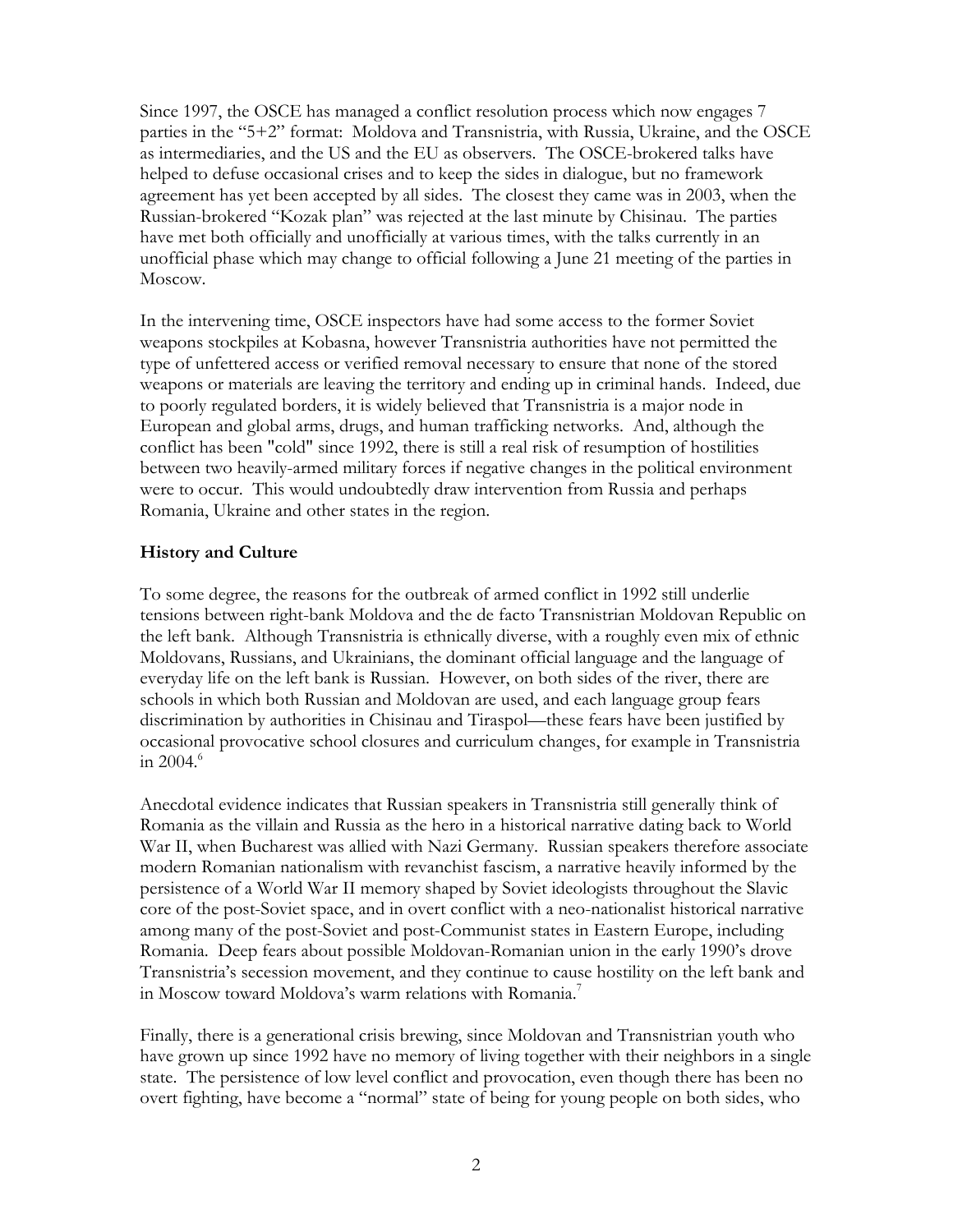can no longer easily imagine a future in which the two live together. Some Western-funded programs like the youth-oriented "Transnistrian Dialogues"8 have helped bridge this psychological divide, but the longer the sides live in physical separation the less urgency each feels to change the situation.<sup>9</sup>

## **Geopolitics**

Consistent with an approach to conflict resolution that has included far flung parties such as Russia and the United States, broad geopolitical factors are often perceived as the main obstacles in the conflict. While these factors are important, they should be understood as one of several layers of obstacles, the removal of which is necessary but not sufficient for conflict resolution. A case in point is the ongoing dispute over "host nation consent" to basing of military forces in the area. Russia has expressed an interest in maintaining its current force of some  $1,500$  troops (around 400 of which serve as peacekeepers)<sup>10</sup> in the region, but questions whether it could do so in a reunited Moldova. Moscow's interest in keeping a military presence in Transnistria has a number of possible explanations, but is most likely largely symbolic. The contingent on the left bank gives Russia a "foothold" in this part of Europe, an image of strategic depth against possible threats from the West, and perhaps also some psychological leverage in relations with Ukraine, which is partially encircled by Russian military outposts.

Moldova, on the other hand, has gravitated increasingly toward the West and away from Moscow since the 2009 transition—not only through promising negotiations aimed at an association agreement with the European Union, but on security and political questions as well. Although neutrality is enshrined in the Moldovan constitution, influential figures on both sides have hinted that military cooperation with NATO and even outright NATO membership is on the AEI's agenda.<sup>11</sup> That prospect is of deep concern to the Moldovan Communists, who still have nearly half the votes in Parliament, and it would undoubtedly be perceived as a provocation by Russia, which would be more reluctant to support Moldova's reunification.

## **Powerful Private Interests**

When analyzing the causes of protracted conflict, it is often revealing to ask, "who benefits?" In the case of Transnistria, the biggest beneficiaries are arguably not states but powerful private interests, many of whom exert influence over state policies. There is much to covet in the region as it was, during Soviet times, a privileged economic zone within the Moldovan SSR, containing at least 40% of Moldova's industrial capacity, and the only large power plant in the region. $^{12}$ 

The major Soviet-era industrial assets in Transnistria are the MMZ steel plant and Rybnitsa Cement plant in the north, and the Cuciurgan power plant in the south. All of these are at least partially controlled by Russian and Ukrainian oligarchs, who profited from Tiraspol's privatization of these assets during the last decade. These powerful individuals gained not only from the sale of assets legally belonging to all Moldovans, but continue to benefit from an arrangement whereby Russia's Gazprom "sells" gas to enterprises in Transnistria, which pay reduced fees for the gas to Tiraspol, which in turn simply allocates that money to the "state" budget. The resulting Gazprom debt, now worth over \$2 billion, is sent to Chisinau,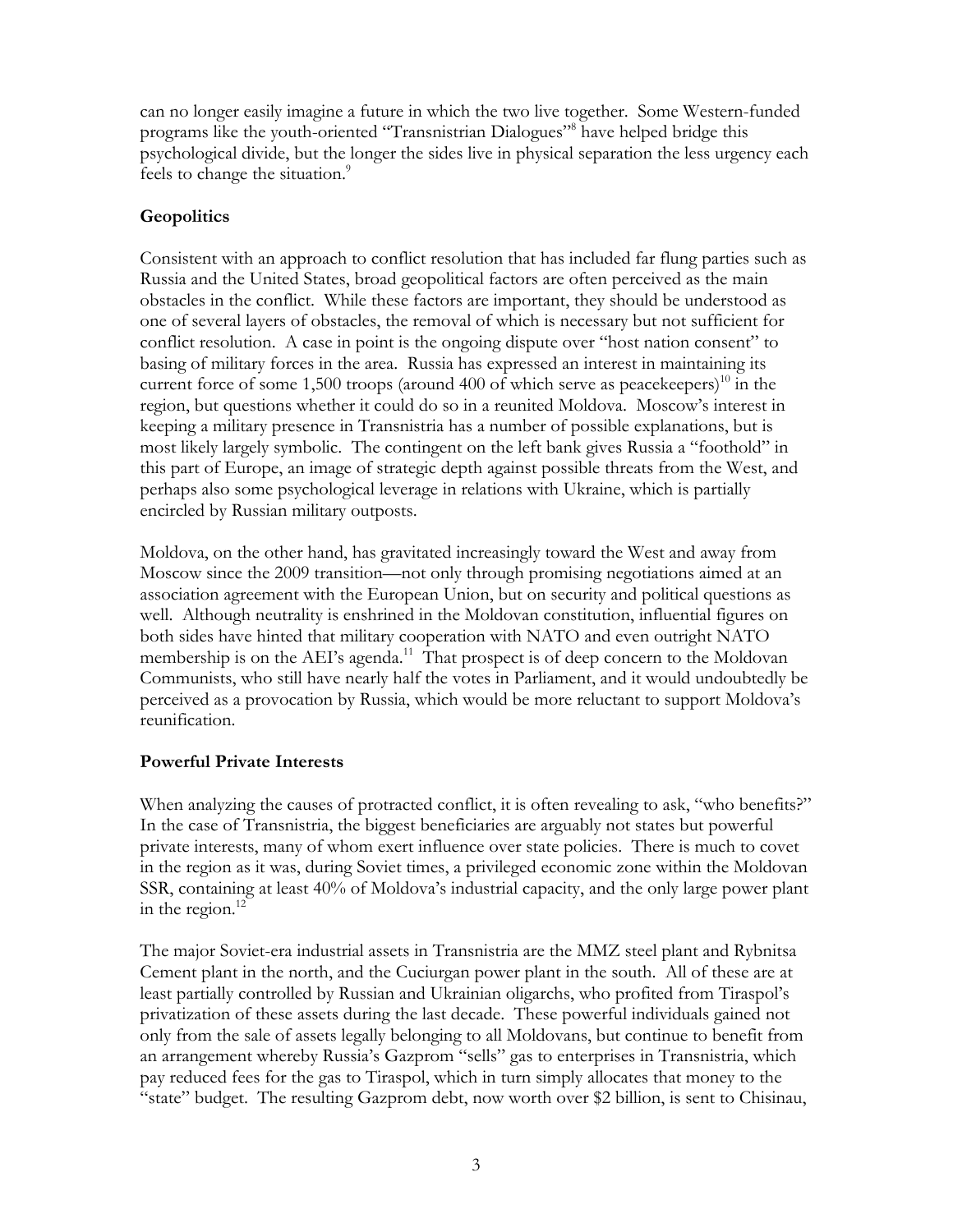consistent with Russia's official position that Transnistria is part of Moldova. Simply put, the unresolved status of Transnistria allows oligarchs to profit from industrial assets that belong to average Moldovans and gas that belongs to the Russian people.<sup>13</sup>

In addition, powerful Transnistrian businessmen, all closely linked to the ruling circle of President Igor Smirnov, profit from the favored status of the "Sheriff" holding company, which dominates all aspects of the local economy, from food and liquor retailing to book publishing. Sheriff receives protection from the Transnistrian customs authorities, who also facilitate smuggling and counterfeiting for the benefit of Russian and Ukrainian businesses moving goods in and out of the region through the Black Sea. For instance, goods marked for Transnistria can enter Ukraine free of customs duties, but, with cooperation from the Transnistrian authorities, they often end up in Ukrainian markets. Although the de facto authorities control a handful of local banks, international transactions with the region are enabled primarily by Russian banks, which use their own access to western financial markets to help conceal the ownership of companies concerned.

## **The De Facto Authorities**

One simple explanation for the persistence of tension and low level conflict between Moldova and Transnistria is that the de facto authorities in Tiraspol are not interested in giving up their hold on power. If they negotiate a reintegration agreement, they might keep some influence in a unified Moldova, but would not have absolute power as they do now. The Transnistrian Moldovan Republic is basically a Soviet style government, with a Presidency, a nominal Supreme Soviet, and courts that are all loyal to the handful of allies of President Smirnov. These Soviet style nomenklatura travel in luxury cars distinguished by special 1 or 2 digit license plate numbers with a large Transnistrian coat of arms. The authorities keep tight control over any political dissent, and find it easiest to simply deport any troublesome figures to Moldova, as they did with Moldovan nationalist Ilie Ilascu and his supporters following a long prison term.<sup>14</sup>

The Soviet style system of government, the inherited Soviet industrial base, and subsidies (in effect) from Russia enable the de facto authorities to maintain a high level of economic stability, and a standard of living that while low, is slightly higher than in neighboring Moldova.<sup>15</sup> In practice, these benefits come at the cost of complete dependence on Moscow, especially since Transnistria's independence is not even nominally recognized by Russia. However, as one walk past Suvorov Square and the Presidential Administration will reveal, the local authorities have converted this dependence into a source of pride with larger than life posters of Smirnov, Putin and Medvedev, and the slogan: "Our strength is our unity with Russia!"

### **Individuals' Pragmatic Interests**

Thanks to subsidies from Russia and the "offshore" gray market opportunities of the Transnistrian economy described above, the region manages to eke out a standard of living slightly better than that of neighboring Moldova. However, individual citizens still seek the kind of greater economic opportunity that neither Moldovan nor Transnistrian citizenship offers, and so some 100-140 thousand have accepted Russian citizenship, a process facilitated by consular offices located in the breakaway territory, and consular officials who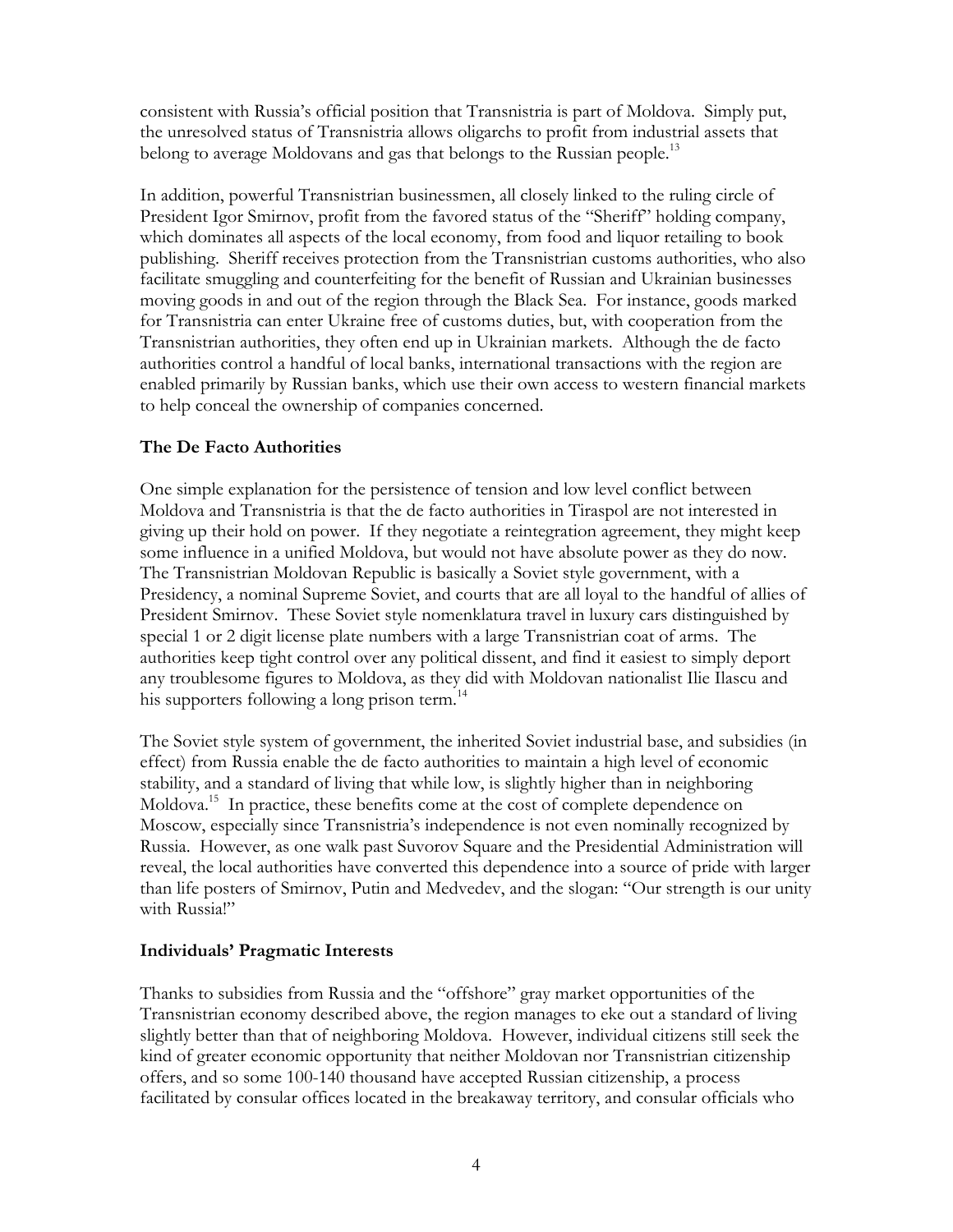make a special effort to support local Russian affinity groups.<sup>16</sup> It is believed that there are up to 100 thousand Ukrainian and 250 thousand Moldovan passport holders in the region as well, however many people have more than one document, since this enables them to travel to both East and West.

Russia's extension of citizenship to residents of Transnistria on such a large scale carries an ominous connotation in light of Moscow's past declarations that it has the right and duty to protect the interests of its citizens abroad, by force if necessary.<sup>17</sup> Moreover, Russian citizens may receive supplemental pension benefits, and enjoy the possibility of studying, working or ultimately settling in Russia itself. By contrast, Moldovan citizenship is viewed as far less useful, since the country is economically depressed, and up to a third of the adult population of Moldova is working abroad, primarily in Russia and Western Europe. The unique benefits of Russian citizenship would likely be lost to residents of Transnistria if it rejoined Moldova.

### **International Context**

Nearly twenty years after the end of fighting, and almost ten years since the parties' last concerted effort at resolution of the conflict, Transnistria has come into renewed focus thanks to factors outside the immediate region. First, the Arab Spring has captured popular imaginations worldwide, and on both sides of the Dniester this air of change has provoked tough questions about the status quo. If political systems that once seemed deeply entrenched can be toppled in the Middle East and North Africa, many wonder, why not in the heart of Europe as well? Following so soon after Moldova's own popular transition, the revolutions in Egypt and Tunisia could underscore challenges to the legitimacy of the Smirnov regime, which has held power in Transnistria since 1992.

From the perspective of Transnistrian separatists, recent history offers a different set of precedents, namely the recognition by Moscow of Georgia's breakaway provinces of South Ossetia and Abkhazia and by the West of newly independent Kosovo and South Sudan. These precedents provoke the obvious comparisons, and the question, why not us? Those Transnistrians who would prefer union with Russia or formal recognition as a Russian protectorate draw inspiration from the apparent restoration of Russian influence in the post-Soviet space, including the victory over Georgia in 2008, the extension of Russia's military presence in Crimea through 2042, and the entry into force of the Russia-Kazakhstan-Belarus customs union.

The fast-moving events in North Africa and the Middle East have also been a distraction for the key outside participants in the 5+2 process, particularly as European policymakers and publics have shifted attention and resources from the EU's "eastern neighborhood" to its "southern neighborhood." Meanwhile there is far less attention for seemingly faraway problems like the Transnistria conflict, since Europe is still struggling to save its own debtridden member states from default and thus preserve confidence in the Euro, while the United States faces a budget crisis of its own against the backdrop of an impending Presidential election. Finally, perhaps in response to these financial woes, varied strains of populist nationalism have been on the rise throughout the West. In Moldova's immediate neighborhood, chauvinistic statements by political leaders, particularly in Romania, have worsened the climate for compromise necessary to finally resolve the separatist conflict.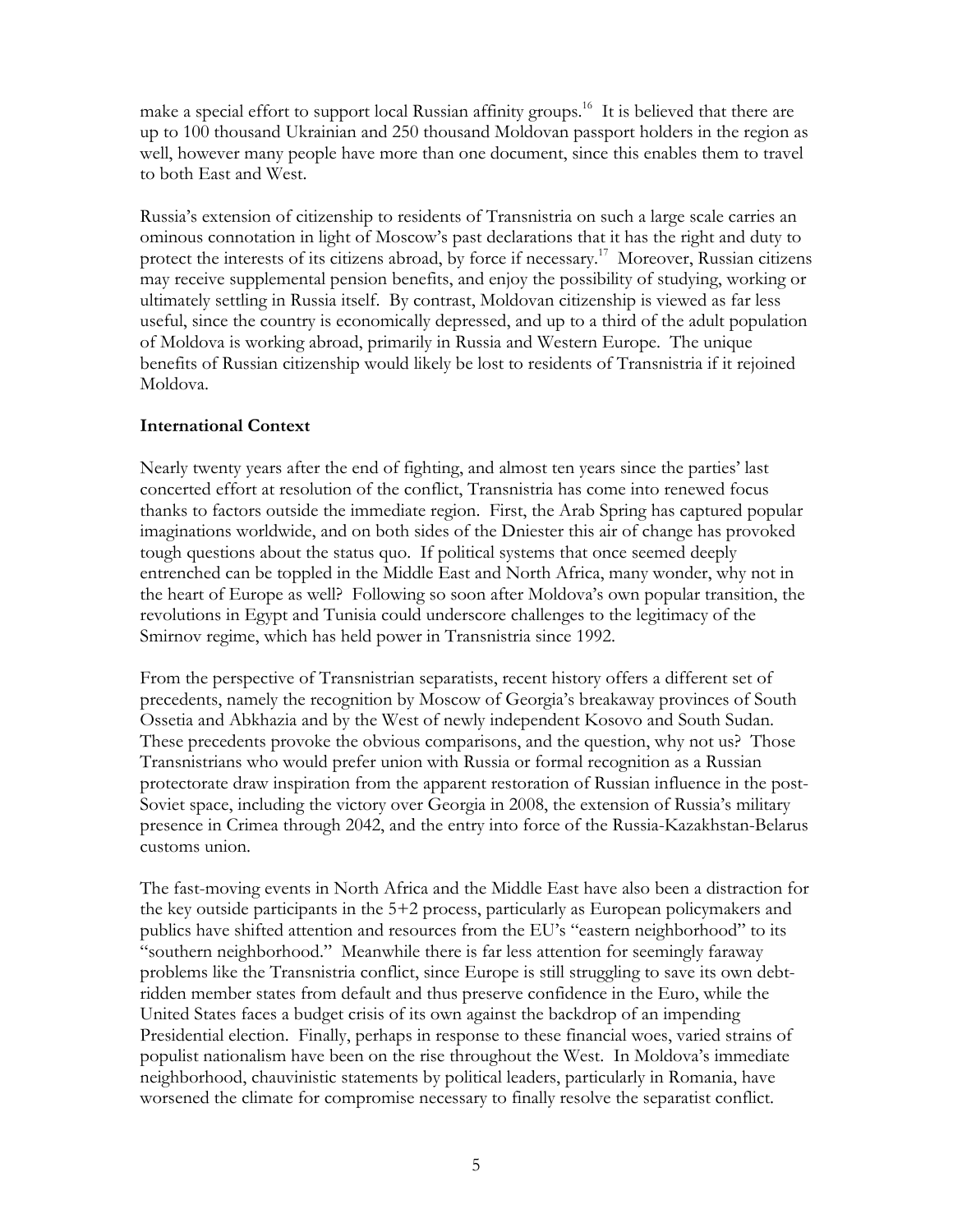#### **Why pursue conflict resolution now?**

Despite the deep-rooted historical, geopolitical, economic and other drivers of conflict in Transnistria, there is some evidence that a window of opportunity is now opening for conflict resolution. While it is no guarantee that the conflict will remain cold, the fact that fighting has not resumed and no one has been killed on either side of the Dniester since 1992 is encouraging. At a time when violence in Nagorno-Karabakh claims dozens of lives a year, and with memories of the 2008 war over South Ossetia and Abkhazia still fresh, the relative calm around Transnistria appears to offer the best environment for productive engagement among conflicting parties in the post-Soviet space.

Although the relative calm, stability and quiet for nearly two decades are reasons why the Transnistrian conflict could be solvable, these very factors reflect a growing risk which itself calls for urgent action. With each passing year, the demographic scales tip more toward the new generation of Moldovans and Transnistrians who have grown up entirely after the end of the Soviet Union and the de facto separation of Moldova. That is not to say that they are immune to the trauma of the original conflict. Indeed, some of these young people have childhood memories of the violence in 1992, and nearly all know friends and relatives who suffered personally. Yet none of them has any personal experience living as part of a united society with their neighbors on the other side of the river, and therefore little intuition for how such a future might look. The danger is simply that with passing years, most people in the region will no longer feel a strong motivation—or possess the vision needed—to change the status quo.

At this moment, however, the populations on both sides of the Dniester and all stakeholders to the conflict resolution process still have the capability of resolving the conflict if they choose to do so. Thus, the key question is one of political will. Fortunately, there are a number of recent positive signals from all sides.

Russia has long been the de facto guarantor of Transnistria's autonomy, through the presence of Russian troops, direct humanitarian aid, and economic engagement. However, Russia has consistently expressed a desire to resolve the conflict without a formal declaration of independence by Transnistria, which is a red line for Moldova. After the failure of Russia's 2003 peace initiative (the Kozak plan) the Russian leadership pursued these two seemingly contradictory policies in parallel.

Last summer, following a Russian-German summit at Meseberg Castle in Germany and a subsequent meeting in Yekaterinburg, Russian President Dmitry Medvedev and German Chancellor Angela Merkel issued statements suggesting Russia would be prepared to support resolution of the longstanding Transnistria conflict in the context of a high-level Russia-Europe security dialogue. The joint declaration following the October 2010 Deauville summit of France, Germany, and Russia also singled out Transnistria as a main focus of potential EU-Russia-US security cooperation. Some commentators even described resolving the conflict as a "test case" for a new Euro-Atlantic security partnership.<sup>18</sup> Most recently, Russia has offered to host a meeting of the 5+2 parties in Moscow on June 21, 2011, and conducted separate discussions with Ukraine and Transnistria officials, the aim of which seems to be to find ways to resume the "official" negotiations in the 5+2 format, stalled since 2006.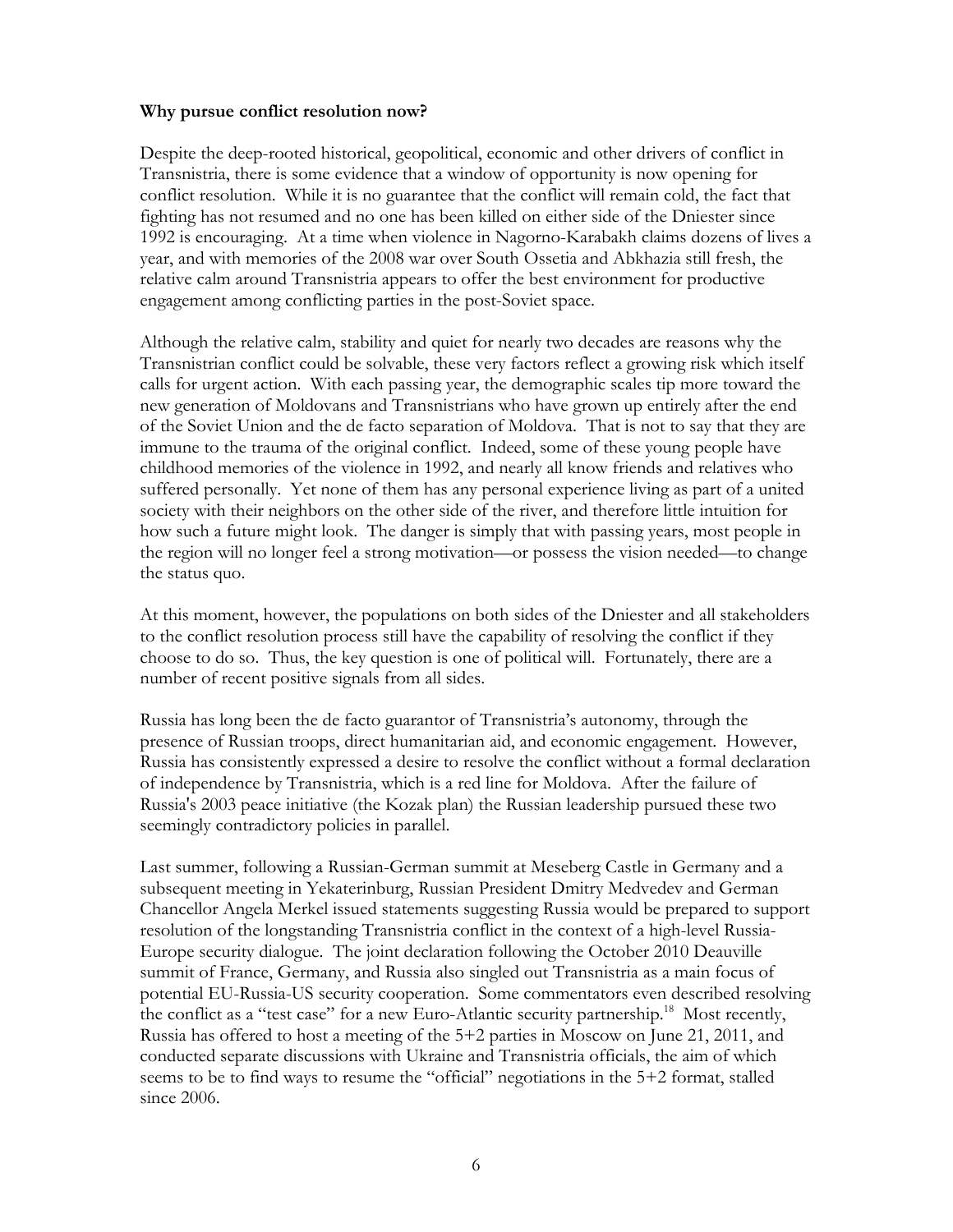Ukrainian President Viktor Yanukovich issued a statement following his own meeting with Medvedev in Kyiv in May 2010 identifying Transnistria conflict resolution as a top shared priority for the region's two large eastern neighbors.<sup>19</sup> In a February 2011 speech at the Carnegie Endowment in Washington, Foreign Minister Kostyantyn Gryshchenko underlined this point, warning that this frozen conflict could heat up once more without urgent action from all sides.<sup>20</sup> Thus far, Ukraine's commitment has amounted mostly to rhetoric. However, as the largest state in the region, a major trading partner of Moldova, and sharing a 400 kilometer border with Transnistria, Ukraine is in a position to apply meaningful pressure to both sides to move toward a resolution to the conflict.

Romania's role in the conflict is complex and sometimes inconsistent. Despite the country's ethnic, cultural and historic links to Moldova, it does not participate directly in the 5+2 process, but is instead represented through the EU observer delegation (which, understandably, has never included Romanians in top positions). However, Romanian influence on the conflict is inescapable, and is often cited by stakeholders and analysts as a decisive factor.

On the positive side, Bucharest has formally elevated Transnistrian conflict resolution to a top national security priority, and describes itself as a staunch supporter of European diplomacy and of Moldova's European integration prospects.<sup>21</sup> Less helpfully, Romania's historic close ties with Moldova are often treated as fodder for the political campaigns of pan-Romanian nationalists, especially when courting votes from the tens of thousands of Moldovans who carry Romanian passports. Yet suggestions that Romania and Moldova are more than close neighbors, or interpreting Moldova's EU integration as a pathway to reunification with Romania, simply stoke the darkest suspicions of Transnistrians and their Russian allies that Transnistrian conflict resolution is a mere fig leaf for Romanian nationalism.22

On the Moldovan side, the major political development of the past two years is, of course, the rise of the Alliance for European Integration (AEI). Following improved results in two national elections in 2009 and 2010, the AEI now leads a coalition government with an absolute majority in the parliament of 59 seats, to the Communists' 42 seats, a sufficient margin of control to pass legislation but not to elect a president (that would require a supermajority of 61 votes).<sup>23</sup> Under AEI leadership, Moldova has made European integration its top priority, and emphasizes its commitment to implement the reforms necessary to conclude an association agreement, including enhanced trade and visa-free travel. The AEI links its position on European integration to Transnistria conflict resolution by arguing that a clear European perspective will help make right-bank Moldova more attractive to the separatists.

The new Moldovan government has not abandoned any of Moldova's past insistence on preservation of sovereignty and territorial integrity, but it is clearly prepared to make possible some of the conditions that would be necessary for conflict resolution, including a special autonomous status for the Transnistria region, preservation of left-bank residents' property rights and social welfare benefits, and other political and constitutional guarantees. On the other hand, there is a risk that if more than two years of openness to reconciliation by Chisinau does not soon result in the commencement of formal 5+2 negotiations and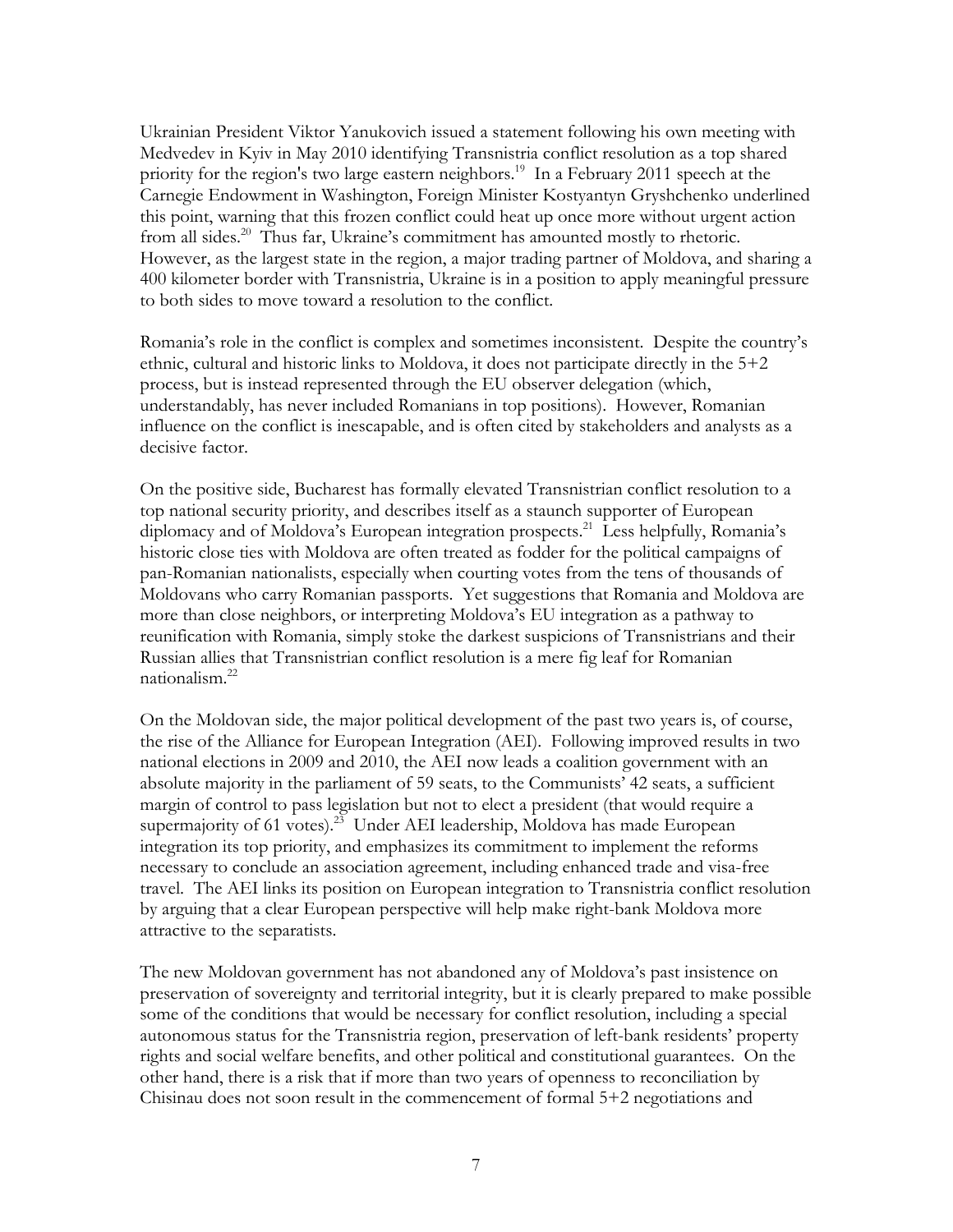agreement on a reunification process, the goal of conflict resolution will fall by the wayside. In this respect, the EU has a critical role to play, both in pushing forward the conflict resolution process, and ensuring that right-bank Moldova's progress in association talks does not leave the left bank behind.

In Transnistria itself, conditions have evolved only glacially since 1992. However, there have been some positive signs, and significant political change could occur in the near future. In May, Tiraspol released Moldovan journalist Ernest Vardanean, who had been imprisoned for espionage, a conviction challenged by Westerners as false and politically motivated.<sup>24</sup> The leadership has also indicated a willingness to resume formal negotiations following meetings with OSCE and Russian officials, although subsequent statements from Tiraspol often backtrack and suggest negotiations would depend on obviously unacceptable preconditions such as recognition of Transnistrian independence. The current leader, Igor Smirnov, is approaching 70, and despite Russian urging has not successfully anointed a successor who could take his place in the presidential election scheduled for December 2011.

While no new leader is likely to fully abandon Transnistria's ambitions of independence, pressure from Russia and Ukraine could create an opening for an agreement in the context of a security dialogue with Europe and the United States that served all sides' broader interests. In this respect, Russia holds most of the crucial cards, as illustrated by Transnistrian furor in late 2010 over the threatened suspension of Russian aid payments, which, together with Russian gas, are the lifeline for the Tiraspol authorities' budget. As long as Russia remains prepared to accept relations with Transnistria that run through Chisinau rather than Tiraspol, it should be possible to adjust the composition of, and incentives for, the Transnistrian leadership to facilitate productive talks. After all, greater prosperity for the region through enhanced ties with Europe will undoubtedly benefit people and businesses on both sides of the river.

#### **What can be done by the international community?**

Well-intended official statements on the Transnistrian conflict usually involve repetition of the mantra that the OSCE 5+2 process is the essential format for conflict resolution, and that it should be supported and strengthened by all parties. This statement is of course true: the 5+2 process engages each of the critical stakeholders to the conflict and without it there is little hope of conflict resolution. However, by itself this reasoning offers little in the way of content that can shape negotiations and move the parties toward eventual resolution of the conflict. To that end, let us consider what the international community and each of the relevant stakeholders could contribute to improving the atmosphere while building a foundation for conflict resolution.

As has been discussed previously, the Transnistrian conflict cannot be understood independently from the broader context of relations among states in the Euro-Atlantic region, since it is a consequence of past and present tensions in these relations. Thus, an essential first step in the conflict resolution process is to recognize the existence of a Euro-Atlantic security space, in which states and other actors are subject to one another's decisions and actions—in other words, to recognize that security is unavoidably a mutual good in the greater world region of which Transnistria is a part. With that understanding, it is possible to acknowledge the legitimate security concerns of each of the states in the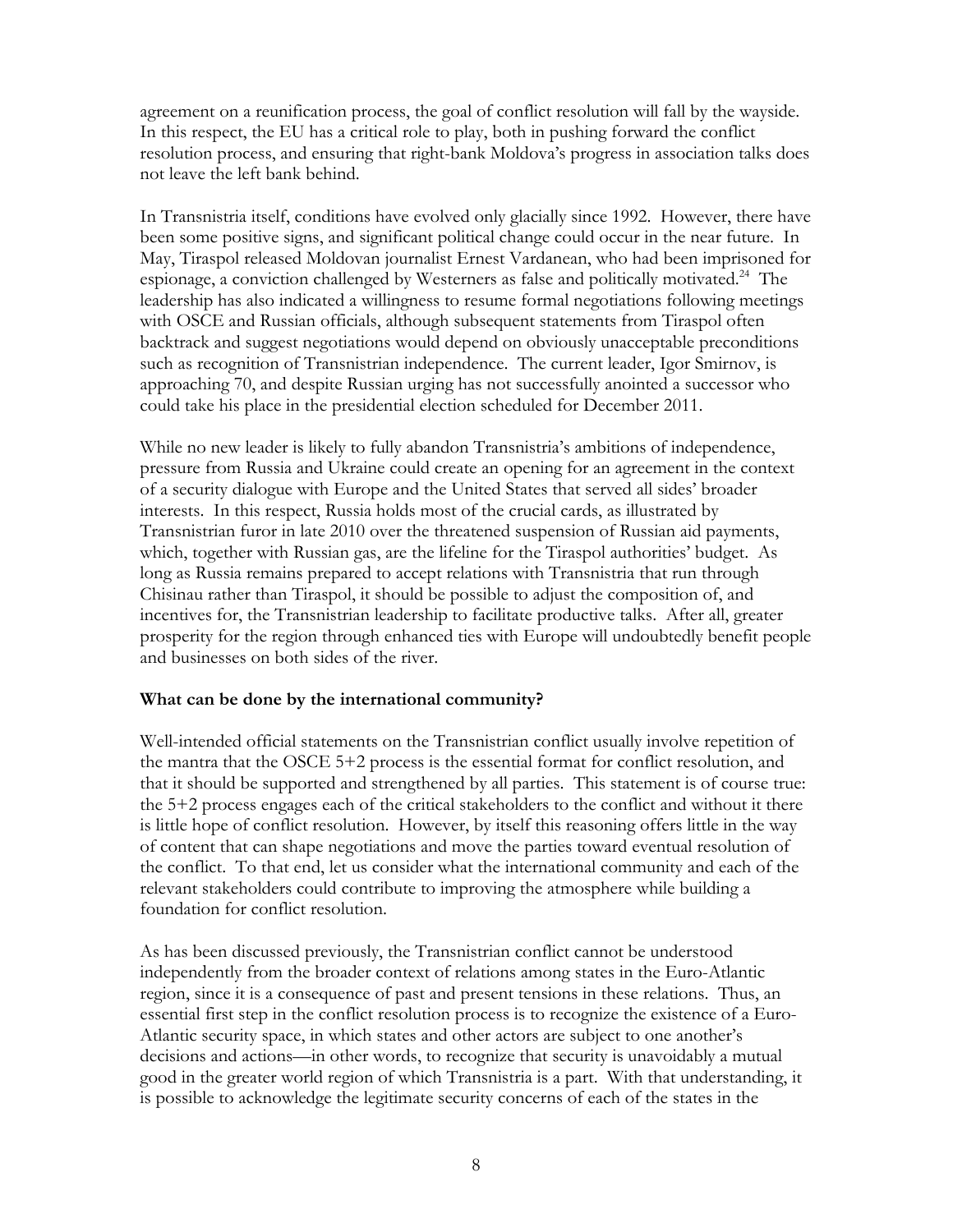region, including the parties to the Transnistria conflict. By recognizing, for instance, Russia's legitimate security interests in the former Soviet space, and in the region around Moldova in particular, we can help to create an atmosphere of trust and transparency in which Russia is likely to be more prepared to engage seriously in the conflict resolution process.

It would undoubtedly further improve the atmosphere for conflict resolution to go one step beyond recognizing the existence of a Euro-Atlantic security space, by seeking states' acknowledgement and active support of an inclusive security community in this region. Far short of calling for a new organization or alliance, recognition of a security community is simply the effort to manage issues of shared security concern within the Euro-Atlantic space that do not easily fit into the exclusive ambit of individual states or supranational groups.

The agenda for such a security community would entail, first, defining the traditional and novel threats to the security of states in the community, whether internally or externally generated. Second, states would identify compatible—though not necessarily shared values on which to base cooperation in responding to those threats. Finally, states should cooperate through appropriate channels to manage tension and conflict, such as by establishing an effective community-wide energy security dialogue, or by defining acceptable standards for states pursuing association with supra-national groupings like the EU, the CSTO, or NATO, that do not fundamentally threaten other states' security interests.

One obvious platform to enable community-wide approaches to conflict management and resolution is the OSCE, in which all 56 states in the Euro-Atlantic region participate, from Vancouver to Vladivostok. Under the framework of the OSCE's "second dimension," participating states have identified economic development as a common security interest, yet this dimension has been only minimally exploited by participating states in the context of addressing protracted conflicts like Transnistria. In light of the importance of asset ownership and revenue flows to stakeholders in the Transnistria conflict, it could be helpful to engage the OSCE's second dimension authority to create a neutral, international resource center on economic development and conflict resolution. Such a center could conduct audits of asset ownership and monitor trade and financial flows related to conflict regions, and make the resulting data publicly available on the internet, helping at least to clarify what and whose interests are at stake in a given conflict and thus enabling solutions which take those interests into account.

A second novel contribution by the OSCE could be to help address the linked issues of protracted conflicts and historic reconciliation, which fit comfortably within the purview of the OSCE's "first dimension," on politico-military security. As described above, new generations of Moldovans and Transnistrians may lack personal memories of the 1992 conflict, but their perceptions of one another and of the states and societies around them derive from deeply rooted cultural and historical narratives. Even if the modern geopolitical and economic dimensions of the Transnistrian conflict could be solved, there would still be the potential for conflict between people on opposite sides of the Dniester, as long as they perceive one another as heirs to a tradition of conflict between rival empires going back a century or more, and punctuated by wars, ethnic cleansing and occupation.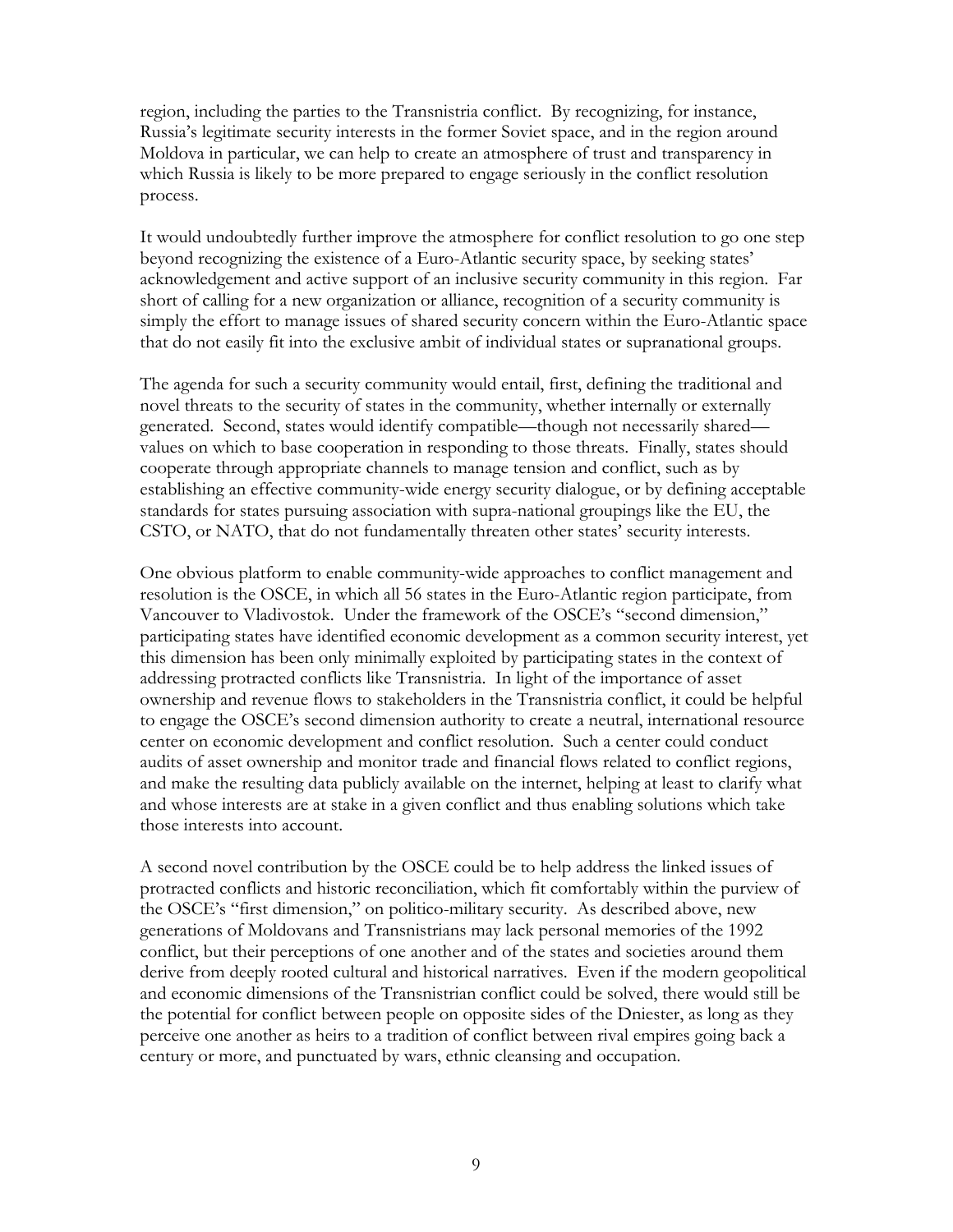Rather than seeking merely to move on and forget about these traumas, it will be far more conducive to enduring conflict resolution for the parties to engage in bilateral or multilateral reconciliation, perhaps on the model of the recent Russian-Polish Group for Difficult Matters. The OSCE could facilitate such efforts by establishing an electronic archive of documents on historic conflicts and related issues, open to contributions from all parties, and with a standing group of international experts available at the request of states to advise on reconciliation methodologies. In order for parties like those in Transnistria to overcome the deep historical dimensions of their conflict, they must achieve not only truth, but satisfying mutual understanding, and some measure of real justice where it is not too late to be done. On that basis, the parties can agree to move forward on a new agenda that will define their shared future.

#### **What can be done by the 5+2 parties?**

At this point, Russia holds a great many of the critical cards in Transnistria. Moscow has significant influence on the authorities in Tiraspol, through aid payments, energy supplies, and the presence of Russian troops. The Russian government maintains an official policy in favor of Moldovan reunification with respect for Transnistrian rights, and has been prepared to sponsor conflict resolution in the 5+2 framework. Now it is time for Russia to overcome its internal obstacles to conflict resolution by reconciling the interests of the state, which are largely productive, with those of powerful individuals who benefit financially from the continuation of the status quo. For Russia, this is fundamentally a choice between a model of development based on growing the pie and ensuring free and fair competition versus a future defined exclusively by those who hold power today. It is therefore not unlike the choice Russians face about their own future development, and may depend greatly on the outcome of Russia's 2012 presidential transition.

In the meantime, Russia and Ukraine can play a helpful role by continuing to press Transnistria to participate in dialogue in the 5+2 format, so that the parties can maintain channels for resolving minor technical issues and developing confidence building measures. It is also important for both Moscow and Kyiv to maintain accurate records on residents of Transnistria who have acquired Russian or Ukrainian citizenship, and to refrain from further undermining Moldovan sovereignty in the region by granting passports to new applicants who intend to remain in Transnistria. Lastly, both states should use their considerable trade and economic relations with both Moldova and Transnistria as leverage to oppose provocations and promote dialogue, and to support economic development that will benefit the region as a whole.

The EU, although formally an observer to the 5+2 process, is potentially the party most able to transform the situation by dramatically enhancing the appeal of Moldovan citizenship for residents on both sides of the Dniester. Association with the EU, including free trade and travel, would be an enormous carrot for Moldovans, but must be leveraged to promote both the appropriate domestic reforms and to require engagement of Transnistrians in the process, so that the left bank is not left behind. The worst case scenario might actually be if Moldova achieves its European integration goals without making real progress in the conflict resolution process, as this would sap Chisinau of important incentives to make necessary but difficult compromises.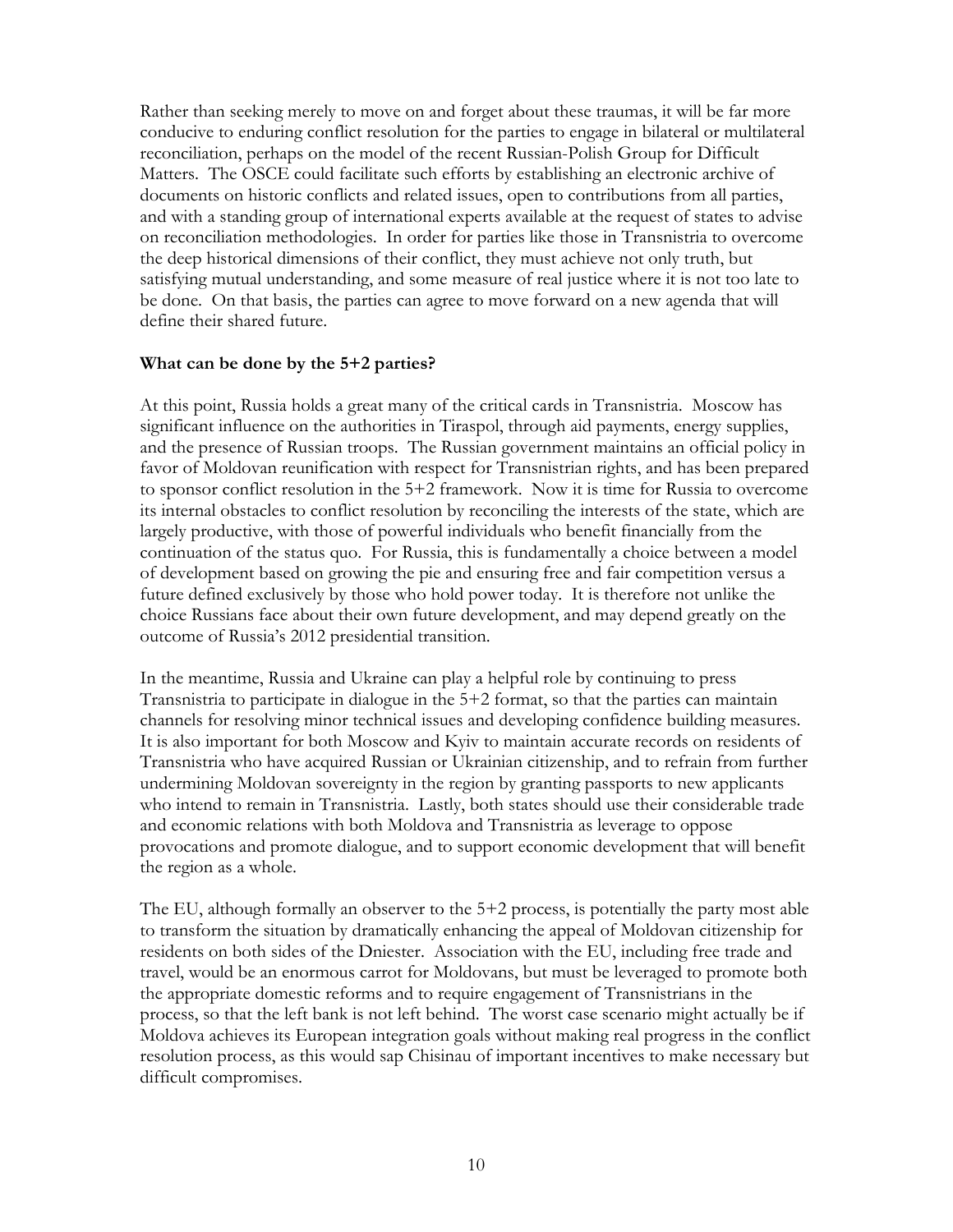The EU must also carefully balance between its collective position on the conflict and its relations with Russia. Romania, which has a more direct interest in the conflict than any other EU state, must be encouraged to police its own rhetoric to ensure that it does not undermine the credibility of the EU as a whole. At the same time, it is appropriate and understandable for Brussels to resist Russian efforts to exploit differences of opinion and approach among EU member states. The EU can neither ignore Russia's interests in the region nor strike a deal with Moscow that neglects the interests of Chisinau or Bucharest.

Above all, the EU has unique comparative advantages which enable it to foster institutional reform, capacity building and civil society engagement on both sides of the Dniester. To Moldova, the EU should offer a clear path to European association under the rubric of its "more for more" policy, including clear and neutral metrics for success, together with tough love, demanding real action and hard evidence of reform, not just promises. For both Moldova and Transnistria, the EU should expand its current investment in civil society programs, including both those intended to strengthen civil society groups and those promoting relationship- and trust-building dialogue among the parties. Finally, the EU can contribute personnel with skills and expertise to help and train local officials, as it has done already for the EUBAM border-monitoring program, but which might be expanded to include justice sector capacity building and efforts to combat corruption in state contracting.

The United States is also an observer to the 5+2 process with the potential to make a more significant contribution to conflict resolution. First and foremost, the US should take steps to help improve the appeal of Moldovan citizenship, by finally repealing Jackson-Vanik for Moldova, signing a bilateral trade and investment agreement with Chisinau, and making Moldova a candidate for the visa waiver program. Together with even modest investments in educational and cultural exchanges with Moldova, these steps would build on the positive image the US already has there while making a concrete contribution to Moldova's growth and integration with the global economy.

US engagement should not leave Transnistria behind, either. Even though Washington does not and should not recognize the authorities in Tiraspol, US investments in the region's small and medium sized enterprises could help support growth, enhance ordinary Transnistrians' ties with the West, and foster more transparent business practices in the region. Like the EU, the US should be prepared to lend experienced personnel to assist with border management and law enforcement, especially in the acute struggle against human trafficking from and through this region. In its democracy promotion activities throughout the post-Soviet space, the US should not neglect Transnistria, where enhanced citizen participation in local government would actually facilitate reintegration with Moldova, which has markedly improved its own democratic practices in recent years.

Last but hardly least, Moldovans and Transnistrians themselves must be prepared not only to demand help from outside powers, but to commit to policies and rhetoric that improve the atmosphere for conflict resolution rather than undermining it. Above all, this means that both sides must stop delivering contradictory messages to outsiders and to their own populations. It is incumbent upon Moldova's leadership to prepare Moldovan citizens for a future in which Transnistria enjoys unique rights and privileges within a mutually agreed power-sharing arrangement. Moldovans cannot unilaterally write laws dictating the terms of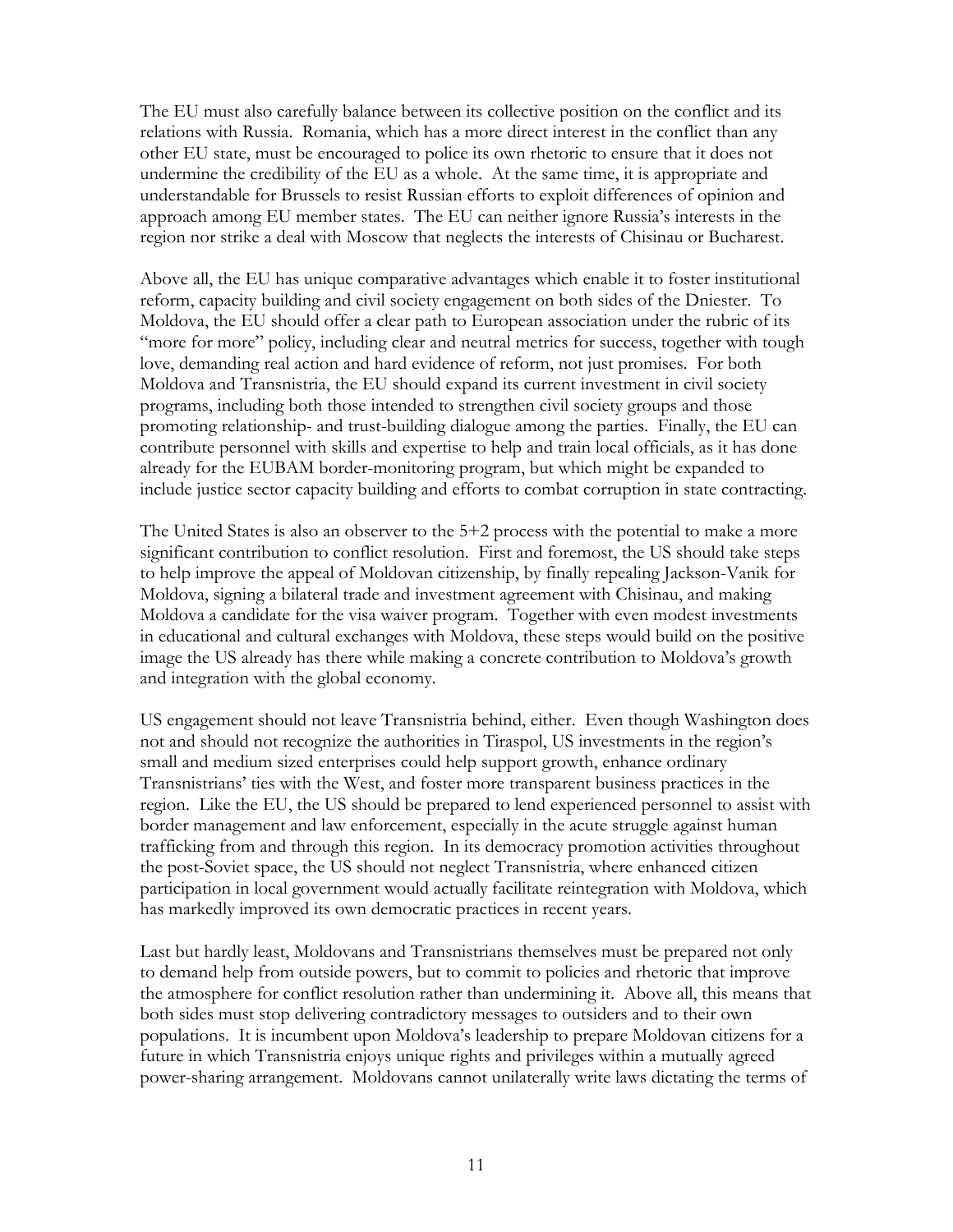Transnistria's reintegration and demand that these constitute the framework for negotiations within the 5+2 process.

The reality is that Transnistria has a special status, and Moldova is in no position to impose terms on the left bank. But at the same time, the Transnistria authorities cannot expect any serious concessions from Moldova if they insist on recognition of their formal independence and equal status with Moldova as a precondition for negotiations. Both parties' international partners should remind them that the cost of pursuing unrealistic, maximalist positions and failing to lay the foundation for compromise in their domestic political discourse is likely to be reduced potential for populations on both sides to achieve their long term goals.

## **Conclusion**

 $\overline{a}$ 

Although the causes of the Transnistria conflict are complex, and linked to broader international issues that cannot easily be resolved in the short term, there is good reason to believe that we now face a new window of opportunity to bring conflict resolution back into focus for each of the relevant parties and the international community as a whole. Russia and Ukraine have expressed a renewed serious interest in solving the conflict, while Europe and the United States have the ability to help Moldova grow and develop in ways that will make it a more appealing partner for Transnistrians. Recent but sustained political change in Moldova and the possibility of an imminent change of leadership in Transnistria could also combine to enable a renewed drive to resolve the conflict within the OSCE 5+2 framework.

Moldova is certainly a positive example in a region with more than its share of hard cases. The new government has made a concerted effort to deepen ties with Europe, while maintaining historically close and cordial relations with Moscow. Moreover, Moldovans are still among the most moderate and flexible people in the region in their attitudes toward the complex interplay among language, religion, and nationality. Moldovans living on both banks of the Dniester river deserve a chance to put these values into practice in a reunited society and state which will open new opportunities, end painful separation, and deliver far greater prosperity for the region as a whole.

3 Remarks by Vice President Joe Biden in Chisinau, Moldova, March 11, 2011,

<sup>1</sup> The author would like to express his sincere appreciation to Victor Dragutan for help editing and factchecking this paper. This paper is based in part on remarks delivered on June 1, 2011 at the Finnish Institute of International Affairs.

<sup>&</sup>lt;sup>2</sup> "A new response to a changing Neighbourhood", Joint Communication to the European Parliament, the Council,

the European Economic and Social Committee and the Committee of the Regions, European Commission, High Representative of the European Union For Foreign Affairs and Security Policy, Brussels, May 25, 2011 http://ec.europa.eu/world/enp/pdf/com\_11\_303\_en.pdf *, accessed on June 10, 2011* 

http://www.whitehouse.gov/the-press-office/2011/03/11/remarks-vice-president-joe-biden-chisinaumoldova, accessed on June 10, 2011

<sup>&</sup>lt;sup>4</sup> "Pro-Europe Alliance Leads Moldova Vote", RFE/RL, November 29, 2011<br>http://www.rferl.org/content/modova\_elections/2232737.html, accessed on June 10, 2011

<sup>&</sup>lt;sup>5</sup> http://www.globalsecurity.org/military/world/war/transdniester.htm, accessed on June 10, 2011<br>
<sup>6</sup> "Moldova Schools Resist Threats", BBC, September 7, 2004,<br>
http://news.bbc.co.uk/2/hi/europe/3631436.stm, accessed on J

<sup>&</sup>lt;sup>7</sup> "Romania and Moldova 'to merge' with Transdniester clinging to Russia", Russia Today, December 1, 2010, http://rt.com/politics/russia-moldova-romania-eu/, accessed on June 10, 2011